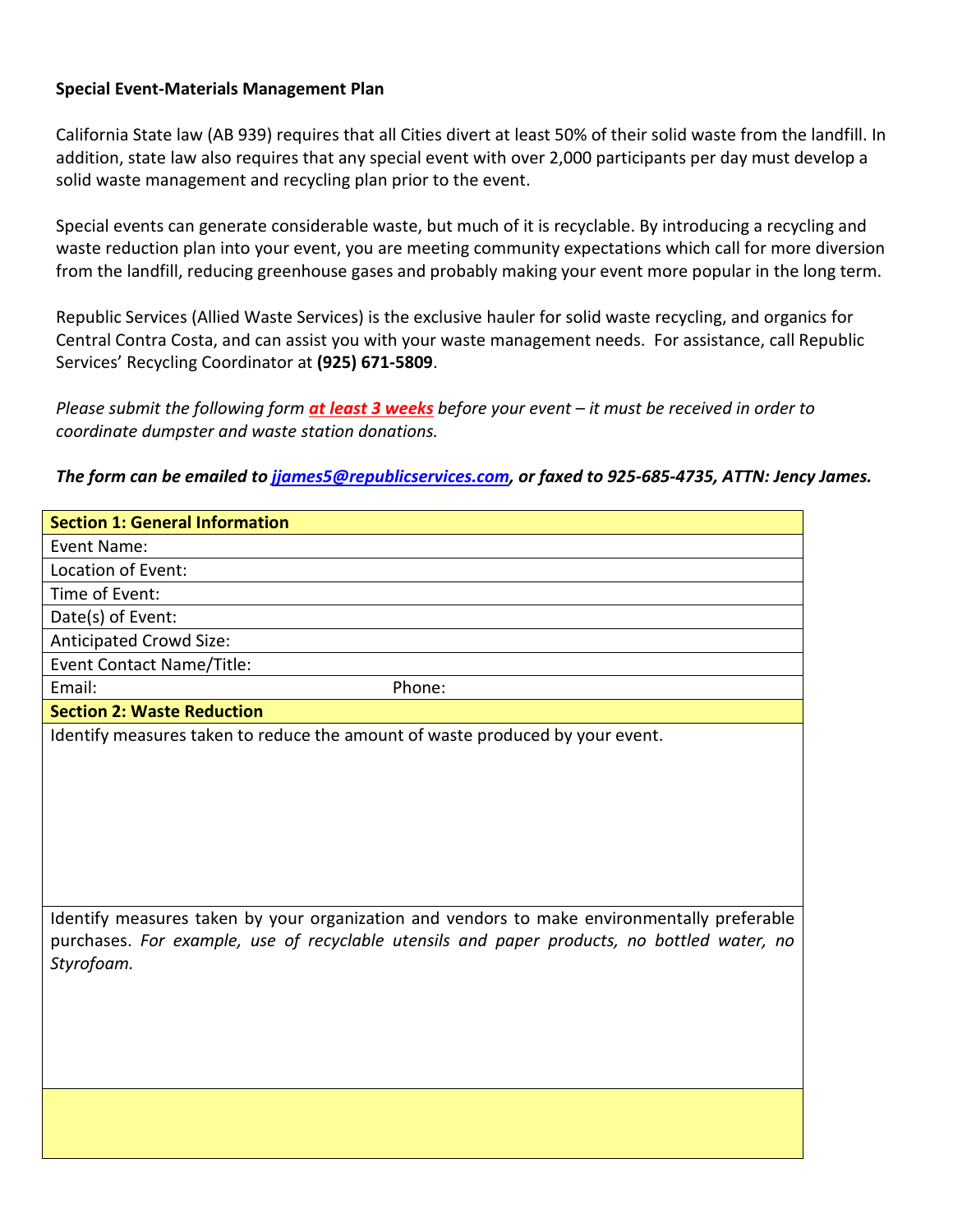|                                                                     | <b>Section 3: Waste/Recycling at the Event</b>                                                 |  |  |  |  |
|---------------------------------------------------------------------|------------------------------------------------------------------------------------------------|--|--|--|--|
|                                                                     | Which types of recyclable material will be produced by your event? Please check all applicable |  |  |  |  |
| boxes.                                                              |                                                                                                |  |  |  |  |
| $\Box$                                                              | Cardboard                                                                                      |  |  |  |  |
|                                                                     | Paper                                                                                          |  |  |  |  |
| П                                                                   | Plastic                                                                                        |  |  |  |  |
| $\Box$                                                              | Aluminum                                                                                       |  |  |  |  |
| $\mathbf{L}$                                                        | Steel food cans                                                                                |  |  |  |  |
| П                                                                   | Glass                                                                                          |  |  |  |  |
| ш                                                                   | Other                                                                                          |  |  |  |  |
| Which types of non-recyclable waste will be produced by your event? |                                                                                                |  |  |  |  |
|                                                                     |                                                                                                |  |  |  |  |
|                                                                     |                                                                                                |  |  |  |  |
|                                                                     |                                                                                                |  |  |  |  |
|                                                                     |                                                                                                |  |  |  |  |
|                                                                     |                                                                                                |  |  |  |  |
|                                                                     |                                                                                                |  |  |  |  |
| How will you ensure waste/recycling containers do not overfill?     |                                                                                                |  |  |  |  |
|                                                                     | *Event staff are expected to empty the stations*                                               |  |  |  |  |
|                                                                     |                                                                                                |  |  |  |  |
|                                                                     |                                                                                                |  |  |  |  |
|                                                                     |                                                                                                |  |  |  |  |
|                                                                     |                                                                                                |  |  |  |  |

| <b>Section 4: Containers and Layout</b>                                           |             |          |                          |  |  |  |
|-----------------------------------------------------------------------------------|-------------|----------|--------------------------|--|--|--|
| For assistance, please contact Jency James at 916-671-5809.                       |             |          |                          |  |  |  |
| # of waste stations needed (each station includes recycling, organics and trash): |             |          |                          |  |  |  |
| <b>Type</b>                                                                       | <b>Size</b> | Quantity | Delivery/Removal<br>Date |  |  |  |
| <b>Waste Station ClearStreams</b>                                                 |             |          |                          |  |  |  |
| <b>BONNIS</b>                                                                     | n/a         |          |                          |  |  |  |
| <b>Consolidation Containers</b>                                                   |             |          |                          |  |  |  |
| Dumpster-- Recycle                                                                |             |          |                          |  |  |  |
| Dumpster-- Garbage                                                                |             |          |                          |  |  |  |
| Cart - Organics                                                                   |             |          |                          |  |  |  |
| <b>Roll Off Consolidation Containers</b>                                          |             |          |                          |  |  |  |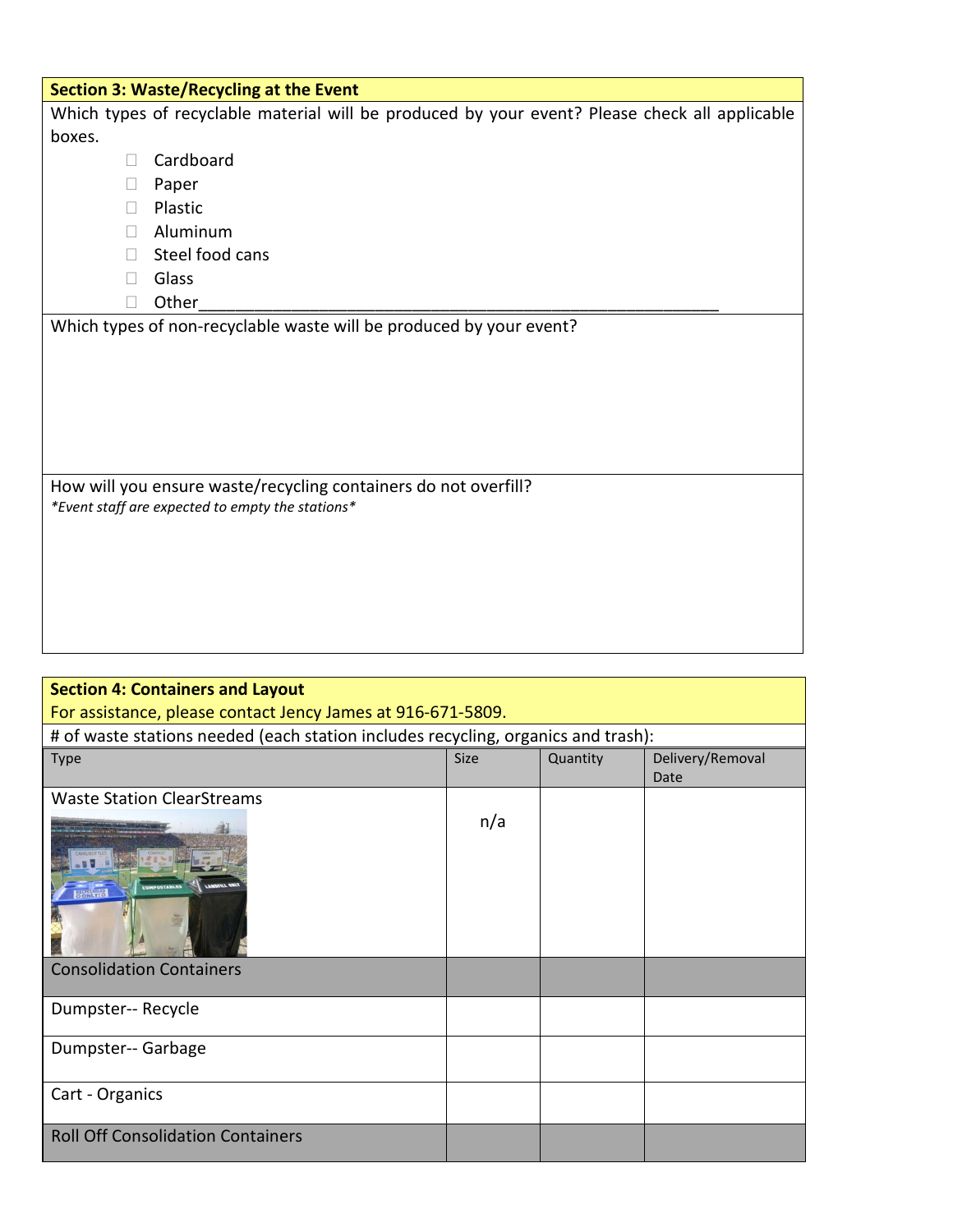| 20 cubic yd Roll off Recycle**<br>(Construction & Demolition)                                                                                                                                                                       |  |  |  |  |  |  |
|-------------------------------------------------------------------------------------------------------------------------------------------------------------------------------------------------------------------------------------|--|--|--|--|--|--|
| 20 cubic yd Roll off Garbage                                                                                                                                                                                                        |  |  |  |  |  |  |
|                                                                                                                                                                                                                                     |  |  |  |  |  |  |
| ** Recycle roll offs can include cardboard, carpet padding, lumber and wood, shake roofing, metals, sheetrock,<br>greenwaste, painted wood, small pieces and quantities of asphalt paving, concrete and rocks, and up to 50% trash. |  |  |  |  |  |  |
| *On a separate page, please provide a map indicating the approximate layout of the event, including the                                                                                                                             |  |  |  |  |  |  |
| number of booths/stalls, and the location of waste/recycle receptacles.*                                                                                                                                                            |  |  |  |  |  |  |
| <b>Section 5: What to Expect from Republic Services</b>                                                                                                                                                                             |  |  |  |  |  |  |
| Republic will provide:                                                                                                                                                                                                              |  |  |  |  |  |  |
| Recycling, organics, and trash Clear Streams and their associated equipment for the waste<br>stations                                                                                                                               |  |  |  |  |  |  |
| Personalized signage for the waste stations.                                                                                                                                                                                        |  |  |  |  |  |  |
| Laborers to monitor the waste stations for contamination and to educate event-goers of                                                                                                                                              |  |  |  |  |  |  |
| proper disposal.                                                                                                                                                                                                                    |  |  |  |  |  |  |
| A recycling education booth                                                                                                                                                                                                         |  |  |  |  |  |  |
| <b>Section 6. Creating Successful Event Recycling</b>                                                                                                                                                                               |  |  |  |  |  |  |
| Identify recycling and 'greening' goals<br>$\Box$                                                                                                                                                                                   |  |  |  |  |  |  |
| Choose a recycling coordinator for the event<br>$\Box$                                                                                                                                                                              |  |  |  |  |  |  |
| Determine what materials will be collected in the event waste stream, and what out of those can<br>$\Box$<br>be recycled                                                                                                            |  |  |  |  |  |  |
| Design recycling stations and map out recycling container locations. Place recycling containers next<br>to ALL refuse containers                                                                                                    |  |  |  |  |  |  |
| Organize education and outreach components about recycling in the event program, vendor<br>$\Box$                                                                                                                                   |  |  |  |  |  |  |
| packets, press releases, signage, etc                                                                                                                                                                                               |  |  |  |  |  |  |
| Schedule and train volunteers to assist with recycling efforts<br>$\Box$                                                                                                                                                            |  |  |  |  |  |  |
| Contact and schedule recycling/garbage service provider<br>Ш                                                                                                                                                                        |  |  |  |  |  |  |
| After the event, evaluate and publicize recycling results<br>$\mathbb{R}^n$<br>Recognize and thank all vendors, staff and attendees who assisted with recycling efforts                                                             |  |  |  |  |  |  |
| <b>Section 7. Communicating with Vendors</b>                                                                                                                                                                                        |  |  |  |  |  |  |
| Vendors at community events are eager to keep up with current trends and environmental                                                                                                                                              |  |  |  |  |  |  |
| responsibilities. The following examples can be used in vendor agreements, packets, letters and                                                                                                                                     |  |  |  |  |  |  |
|                                                                                                                                                                                                                                     |  |  |  |  |  |  |
| permits to encourage recycling strategies. See sample letter, last page.<br>Educate staff at each booth on the recycling layout and procedures.                                                                                     |  |  |  |  |  |  |
| Recyclable items include:                                                                                                                                                                                                           |  |  |  |  |  |  |
| Cardboard: flatten and stack                                                                                                                                                                                                        |  |  |  |  |  |  |
| Cans: collect in recycling container or flatten                                                                                                                                                                                     |  |  |  |  |  |  |
| Mixed paper                                                                                                                                                                                                                         |  |  |  |  |  |  |
| Plastic bottles                                                                                                                                                                                                                     |  |  |  |  |  |  |
| Plastic bags: ask that vendors use only recyclable paper bags.                                                                                                                                                                      |  |  |  |  |  |  |
| Prohibit use of Styrofoam                                                                                                                                                                                                           |  |  |  |  |  |  |